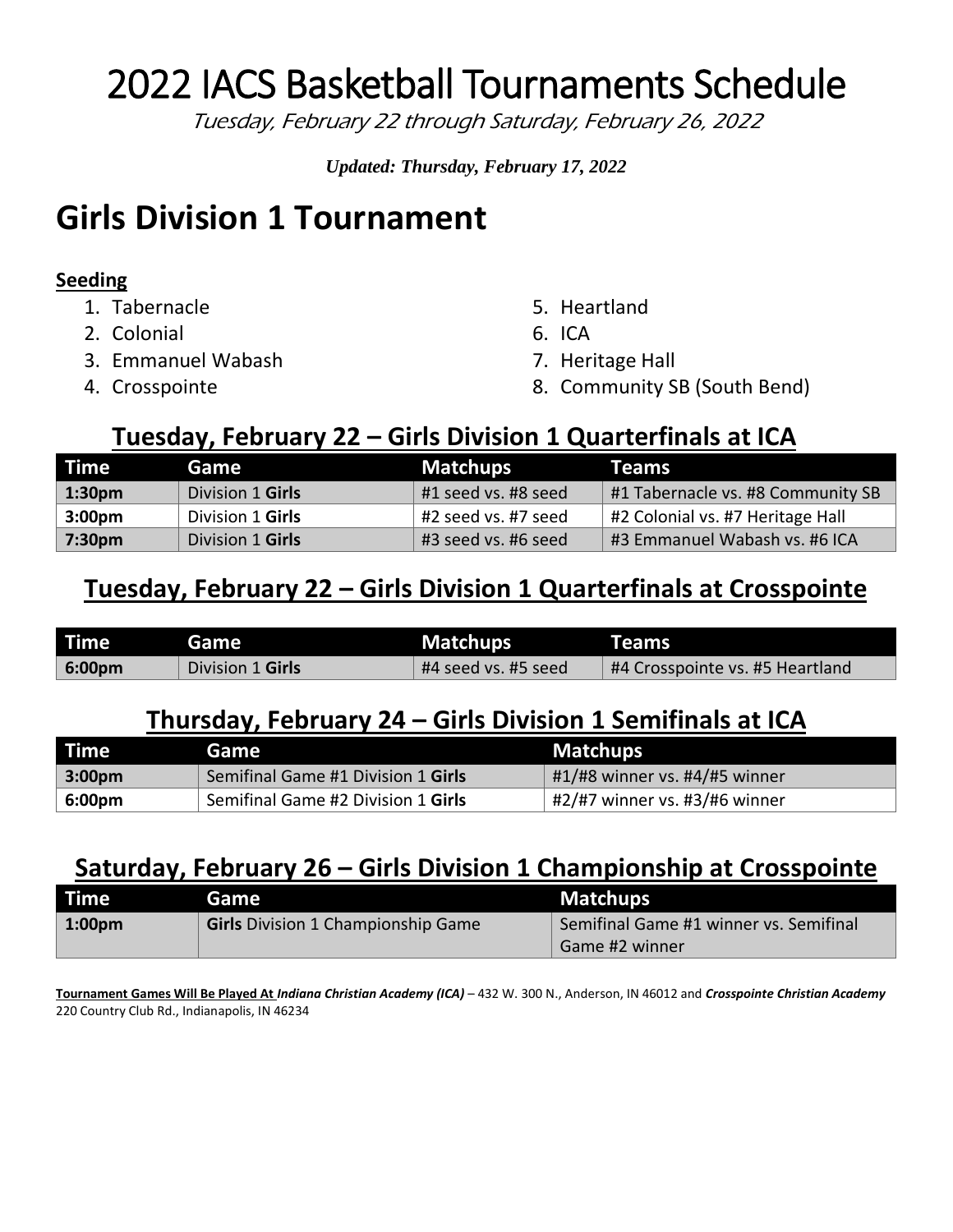# **Boys Division 1 Tournament**

#### **Seeding**

- 1. Colonial
- 2. Heartland
- 3. Suburban
- 4. ICA
- 5. Community South Bend
- 6. Crosspointe
- 7. Community Connersville
- 8. Tabernacle
- 9. Heritage Hall

#### **Tuesday, February 22 – Boys Division 1 Quarterfinals at ICA**

| Time <sup>1</sup>  | Game                   | Matchups                | <b>Teams</b>                       |
|--------------------|------------------------|-------------------------|------------------------------------|
| 12:00pm            | Division 1 <b>Boys</b> | #8 seed vs. #9 seed     | #8 Tabernacle vs. #9 Heritage Hall |
| 4:30 <sub>pm</sub> | Division 1 <b>Boys</b> | #4 seed vs. #5 seed     | #4 ICA vs. #5 Community SB         |
| 6:00 <sub>pm</sub> | Division 1 Boys        | #1 seed vs. #8/9 winner | #1 Colonial vs. #8/#9 winner       |

#### **Tuesday, February 22 – Boys Division 1 Quarterfinals at Crosspointe**

| Time <sup>1</sup>  | Game                   | <b>Matchups</b>     | <b>Teams</b>                   |
|--------------------|------------------------|---------------------|--------------------------------|
| 4:30 <sub>pm</sub> | Division 1 Boys        | #3 seed vs. #6 seed | #3 Suburban vs. #6 Crosspointe |
| 7:30pm             | Division 1 <b>Boys</b> | #2 seed vs. #7 seed | #2 Heartland vs. #7 Community  |
|                    |                        |                     | Connersville                   |

#### **Thursday, February 24 – Boys Division 1 Semifinals at ICA**

| <b>Time</b> | Game                              | <b>Matchups</b>                     |
|-------------|-----------------------------------|-------------------------------------|
| $ 4:30$ pm  | Semifinal Game #1 Division 1 Boys | #1/#8 or #9 winner vs. #4/#5 winner |
| 7:30pm      | Semifinal Game #2 Division 1 Boys | #2/#7 winner vs. #3/#6 winner       |

#### **Saturday, February 26 – Boys Division 1 Championship at Crosspointe**

| l Time l   | Game                                     | <b>Matchups</b>                             |
|------------|------------------------------------------|---------------------------------------------|
| $ 3:00$ pm | <b>Boys</b> Division 1 Championship Game | Semifinal Game #1 winner vs. Semifinal Game |
|            |                                          | #2 Winner                                   |

**Tournament Games Will Be Played At** *Indiana Christian Academy (ICA)* – 432 W. 300 N., Anderson, IN 46012 and *Crosspointe Christian Academy* 220 Country Club Rd., Indianapolis, IN 46234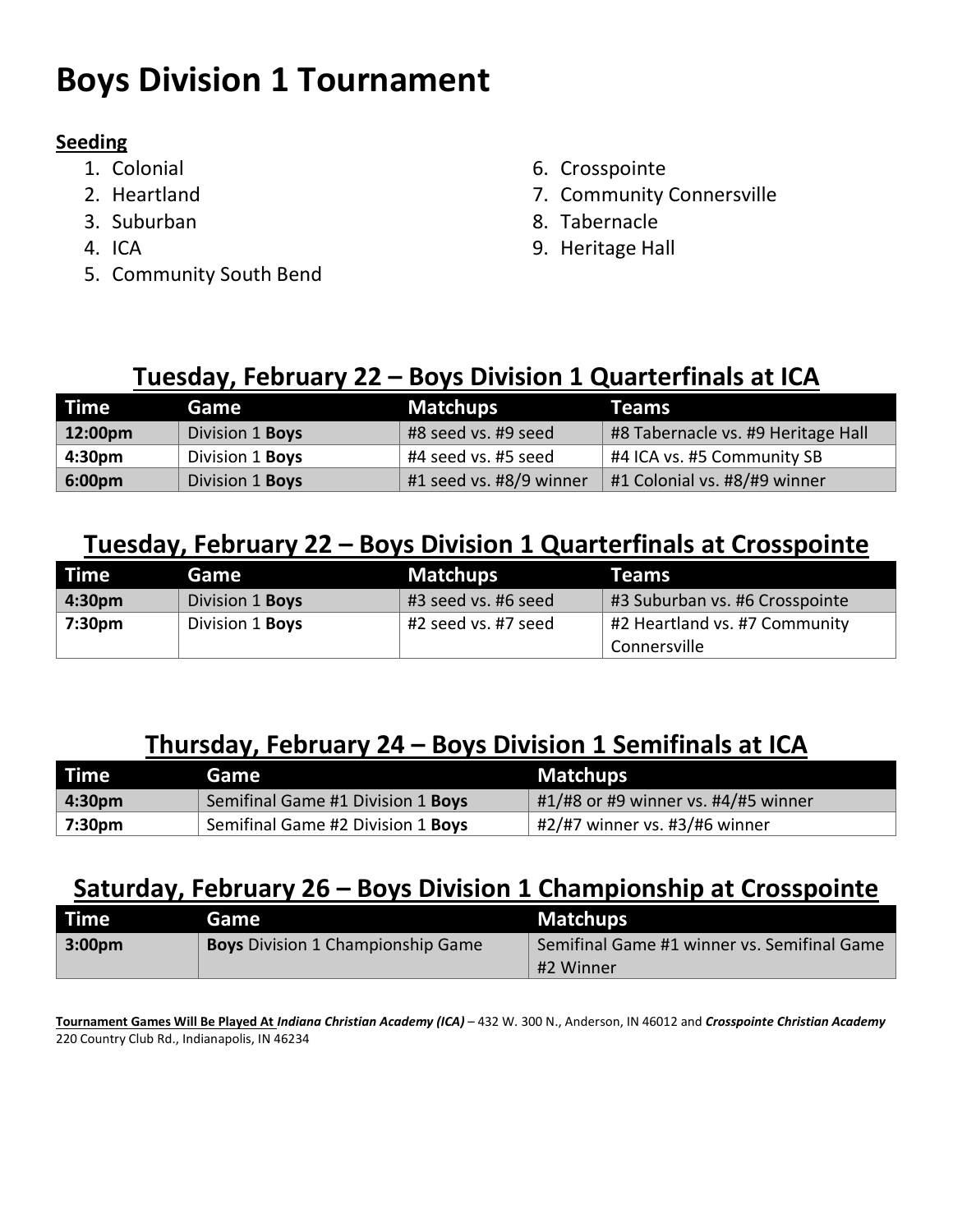## **IACS Tournament - Summary of Games**

#### **Tuesday, February 22 – Girls Division 1 Quarterfinals at ICA**

| <b>Time</b>        | Game             | <b>Matchups</b>         | <b>Teams</b>                       |
|--------------------|------------------|-------------------------|------------------------------------|
| 12:00pm            | Division 1 Boys  | #8 seed vs. #9 seed     | #8 Tabernacle vs. #9 Heritage Hall |
| 1:30 <sub>pm</sub> | Division 1 Girls | #1 seed vs. #8 seed     | #1 Tabernacle vs. #8 Community SB  |
| 3:00pm             | Division 1 Girls | #2 seed vs. #7 seed     | #2 Colonial vs. #7 Heritage Hall   |
| 4:30pm             | Division 1 Boys  | #4 seed vs. #5 seed     | #4 ICA vs. #5 Community SB         |
| 6:00pm             | Division 1 Boys  | #1 seed vs. #8/9 winner | #1 Colonial vs. #8/#9 winner       |
| 7:30pm             | Division 1 Girls | #3 seed vs. #6 seed     | #3 Emmanuel Wabash vs. #6 ICA      |

#### **Tuesday, February 22 – Boys Division 1 Quarterfinals at Crosspointe**

| l Time             | Game             | <b>Matchups</b>     | <b>Teams</b>                    |
|--------------------|------------------|---------------------|---------------------------------|
| 4:30 <sub>pm</sub> | Division 1 Boys  | #3 seed vs. #6 seed | #3 Suburban vs. #6 Crosspointe  |
| 6:00pm             | Division 1 Girls | #4 seed vs. #5 seed | #4 Crosspointe vs. #5 Heartland |
| 7:30pm             | Division 1 Boys  | #2 seed vs. #7 seed | #2 Heartland vs. #7 Community   |
|                    |                  |                     | Connersville                    |

#### **Thursday, February 24 – Boys Division 1 Semifinals at ICA**

| <b>Time</b>        | Game                               | <b>Matchups</b>                     |
|--------------------|------------------------------------|-------------------------------------|
| 3:00 <sub>pm</sub> | Semifinal Game #1 Division 1 Girls | #1/#8 winner vs. #4/#5 winner       |
| 4:30pm             | Semifinal Game #1 Division 1 Boys  | #1/#8 or #9 winner vs. #4/#5 winner |
| 6:00 <sub>pm</sub> | Semifinal Game #2 Division 1 Girls | #2/#7 winner vs. #3/#6 winner       |
| 7:30 <sub>pm</sub> | Semifinal Game #2 Division 1 Boys  | #2/#7 winner vs. #3/#6 winner       |

### **Saturday, February 26 – Girls and Boys Division 1 Championship Games at Crosspointe**

| <b>Time</b>        | Game                                      | <b>Matchups</b>                        |
|--------------------|-------------------------------------------|----------------------------------------|
| 1:00 <sub>pm</sub> | <b>Girls</b> Division 1 Championship Game | Semifinal Game #1 winner vs. Semifinal |
|                    |                                           | Game #2 winner                         |
| 3:00 <sub>pm</sub> | <b>Boys</b> Division 1 Championship Game  | Semifinal Game #1 winner vs. Semifinal |
|                    |                                           | Game #2 winner                         |

# **Admissions Pricing**

| <b>Admissions</b>                 | Student | Adult | <b>Family</b> |
|-----------------------------------|---------|-------|---------------|
| <b>Each Day of the Tournament</b> |         |       |               |